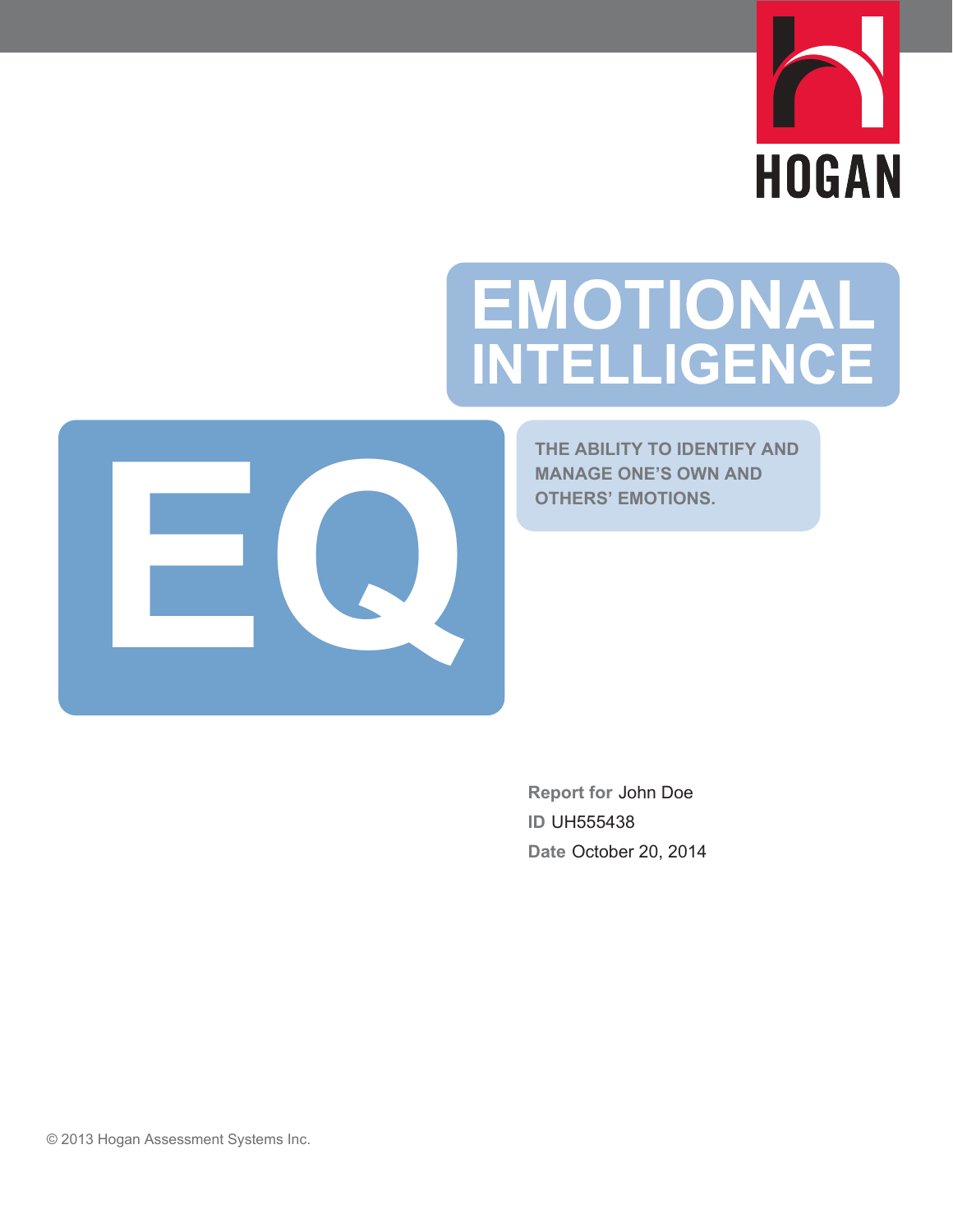

## Introduction

The Hogan EQ assessment evaluates emotional intelligence, or the ability to perceive, control, and share one's own and others' emotions. Persons with high scores seem calm, quiet, poised, and optimistic; persons with low scores seem intense, passionate, bold, and talkative. This report provides scores and feedback for the following six EQ scales:

| <b>Awareness</b><br>The degree to which people seem in touch with<br>their emotions                          |                     | <b>Detection</b><br>The degree to which people seem aware of<br>others' emotions                                         |
|--------------------------------------------------------------------------------------------------------------|---------------------|--------------------------------------------------------------------------------------------------------------------------|
| <b>Regulation</b><br>The degree to which people seem to maintain<br>positive emotional states                |                     | <b>Influence</b><br>The degree to which people seem intentionally<br>to affect others' moods, thoughts, and<br>behaviors |
| <b>Expression</b><br>The degree to which people seem to<br>communicate desired emotional states to<br>others | <b>The Contract</b> | <b>Empathy</b><br>The degree to which people seem to feel what<br>others are feeling                                     |

### **EQ and the workplace Using this report**

People with higher EQ scores have four advantages at work:

> They quickly understand what others feel and why they behave in certain ways.

They are rewarding to deal with and hard to provoke.

They remain calm in stressful situations and handle pressure well.

They are enthusiastic and optimistic about work.

This report provides a total EQ score, which reflects respondents' overall emotional intelligence. The higher the score, the higher a person's EQ.

The report also provides feedback on a scale-by-scale basis, including discussion points, interpretive information, summaries of likely behaviors, and the prosand-cons of scores as they concern leadership, teamwork, and employability.

EQ impacts career success in jobs that require social interaction. Many low EQ people are successful, but they would be even more so if they attended to the issues identified in this report. This is especially true for people who aspire to (or are already in) leadership positions. It is also worth remembering that factors such as ambition, expertise, and creativity contribute substantially to career success and are largely independent of EQ.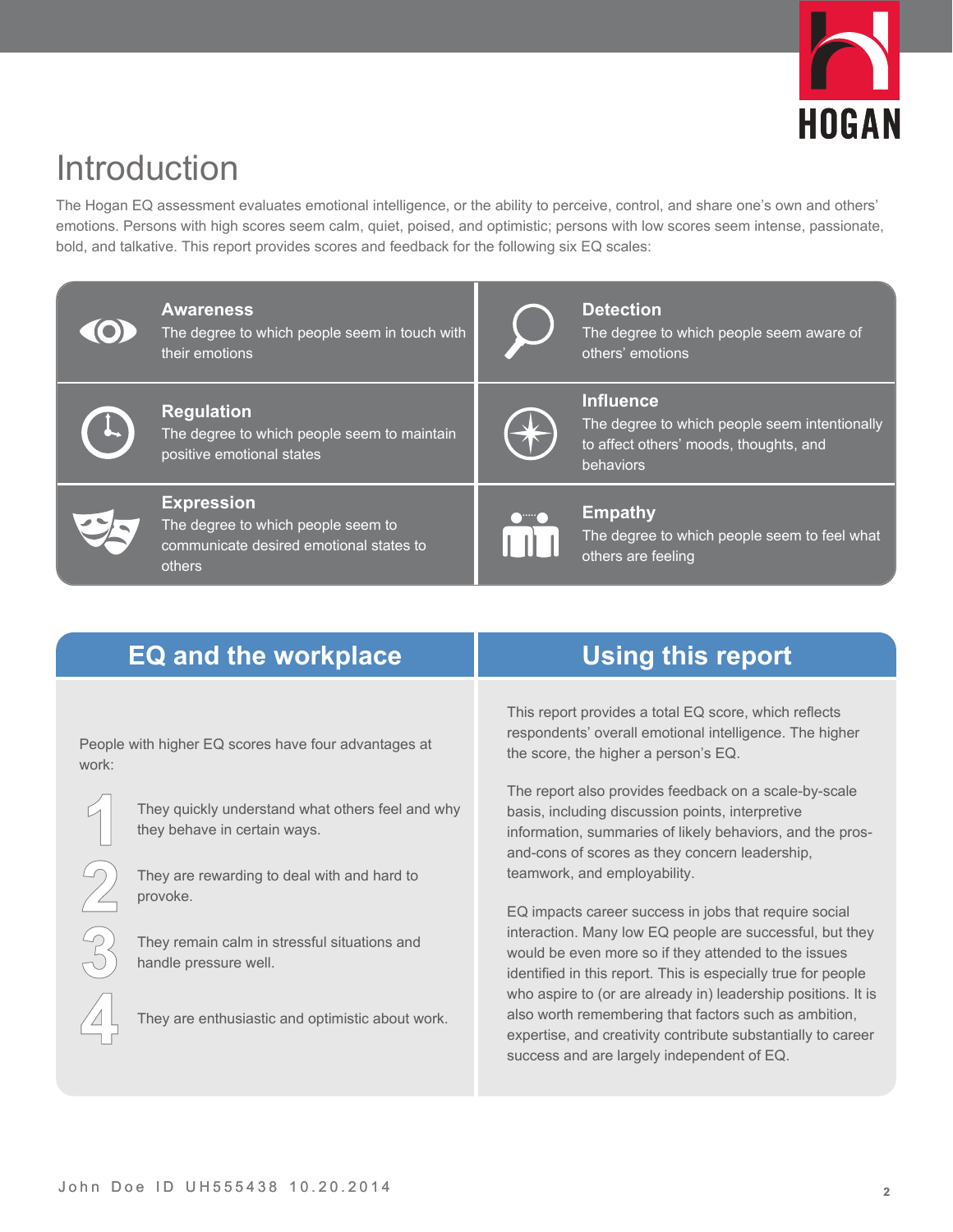

### Total EQ score

Mr. Doe's total EQ score of 37 indicates **below average** emotional intelligence.



The total EQ score is the average of the six EQ scale scores summarized below. The scores indicate the proportion of the population who score at or below Mr. Doe. For example, a score of 75 on a given scale indicates that Mr. Doe's score is higher than approximately 75% of the population.

| <b>Scale</b> | <b>Score</b> | <b>Rating</b> |
|--------------|--------------|---------------|
| Awareness    | 12           | Low           |
| Detection    | 94           | High          |
| Regulation   | 15           | Low           |
| Influence    | 71           | Above average |
| Expression   | 11           | Low           |
| Empathy      | 19           | Low           |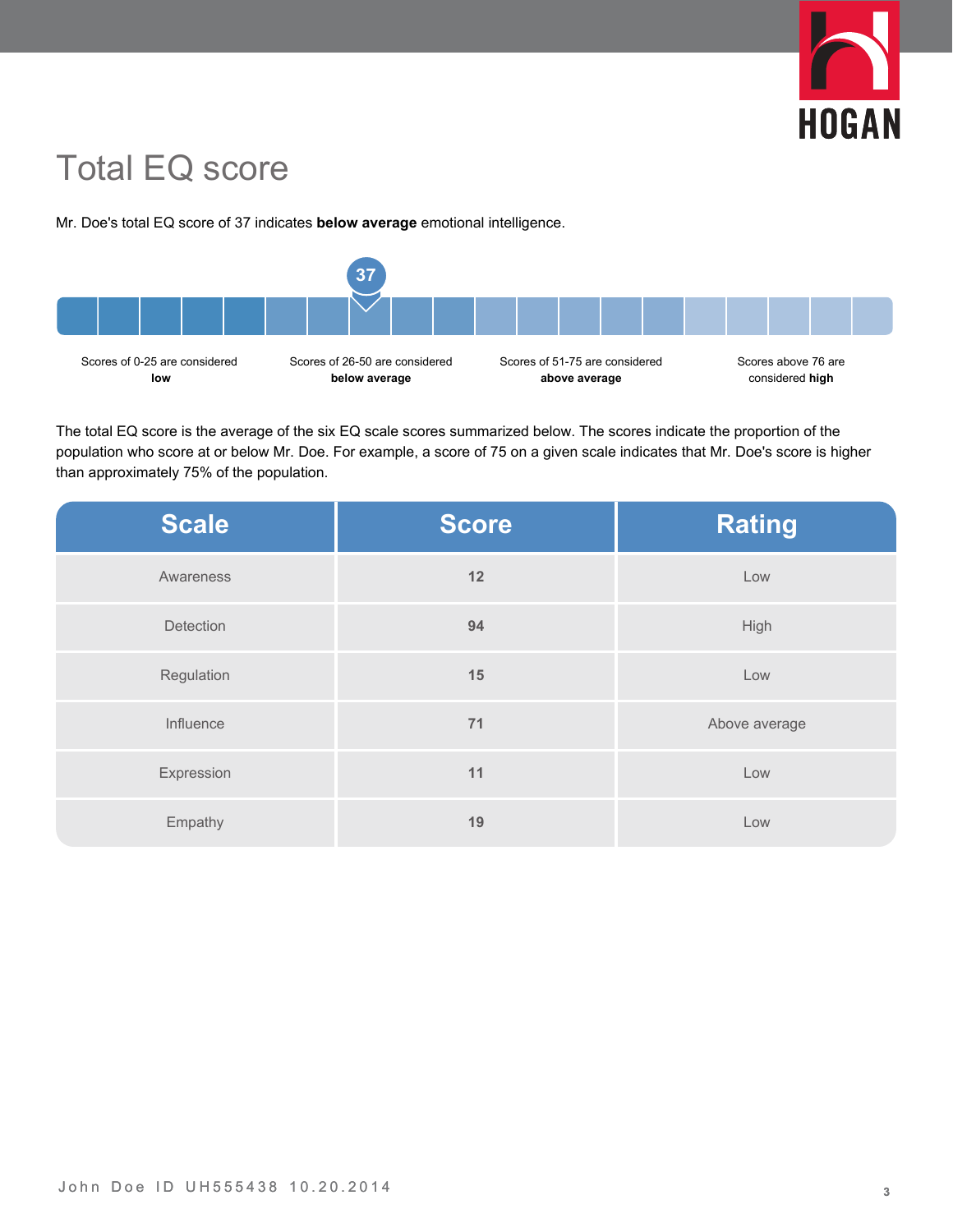

### **(O)** Awareness

#### The degree to which people seem in touch with their emotions



Mr. Doe's score on the Awareness scale is **low**. He should seem:

- Unaware of, or unconcerned about, ever being in a bad mood
- Bold, assertive, and action-oriented
- Unlikely to evaluate his own performance objectively
- Spontaneous and impulsive
- Intense, focused, and agenda driven

Potential pros and cons of Mr. Doe's score as it relates to leadership, teamwork, and employability:

|      | Leadership                               | <b>Teamwork</b>                               | <b>Employability</b>                                  |
|------|------------------------------------------|-----------------------------------------------|-------------------------------------------------------|
| Pros | Willing to make tough decisions          | Not bothered by team members'<br>criticism    | Good fit with jobs that require a sense<br>of urgency |
| Cons | Unconcerned about being moody at<br>work | Uninterested in feedback from team<br>members | Moodiness may make him hard to<br>work with           |

- How often do you evaluate your own moods, thoughts, and behaviors?
- How important is it for you to know what others think of you?
- Do you adjust your behaviors to conform to others' expectations of you?
- In what ways could you improve your understanding of how others see you?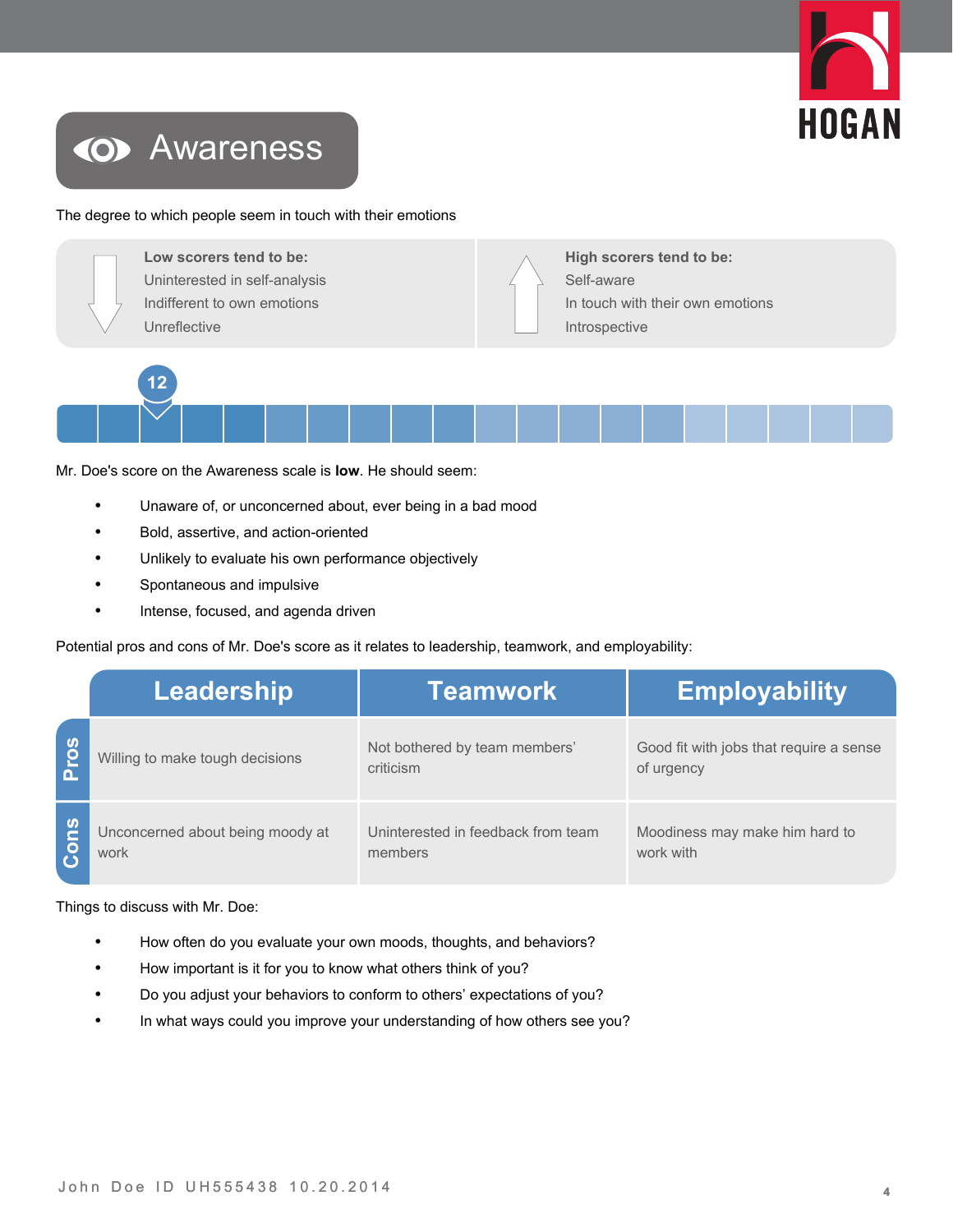



### The degree to which people seem aware of others' emotions



Mr. Doe's score on the Detection scale is **high**. He should seem:

- Genuinely interested in other people
- Naturally inclined to see others in positive terms
- Reluctant to support unpopular positions
- To avoid confronting poor performance
- Attuned to important social cues

Potential pros and cons of Mr. Doe's score as it relates to leadership, teamwork, and employability:

|      | Leadership                                           | <b>Teamwork</b>                                                                 | <b>Employability</b>                                                                                    |
|------|------------------------------------------------------|---------------------------------------------------------------------------------|---------------------------------------------------------------------------------------------------------|
| Pros | Expresses real interest in<br>subordinates' problems | Keenly aware of his impact on the<br>team                                       | Understands what managers want,<br>even if they are unclear                                             |
| Cons | Avoids confronting poor performance                  | Can become distracted by<br>overanalyzing team members' motives<br>and emotions | May be considered overly personal<br>and curious by those who prefer to<br>keep a professional distance |

- How do you attempt to better understand others' emotions or behaviors?
- How much time do you spend trying to evaluate others' thoughts or emotions?
- Can you think of a work situation in which you benefited from accurately interpreting colleagues' or bosses' behaviors?
- What are the most challenging aspects of trying to understand what other people think or feel?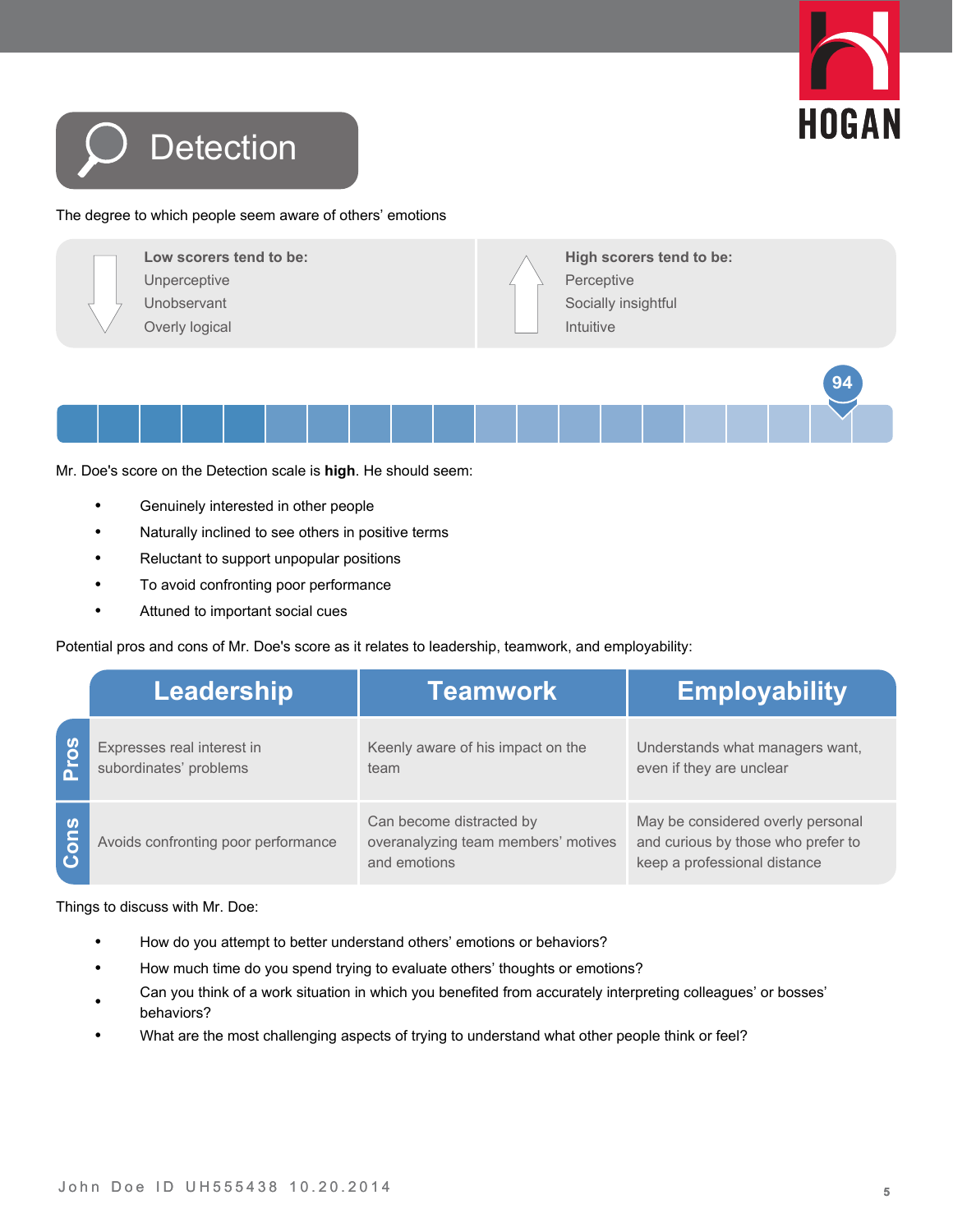



The degree to which people seem to maintain positive emotional states



Mr. Doe's score on the Regulation scale is **low**. He should seem:

- Easily upset
- Moody and temperamental, even when things are going well
- Always willing to deal with conflict directly
- Often impatient with the performance of other people
- Talkative and energetic

Potential pros and cons of Mr. Doe's score as it relates to leadership, teamwork, and employability:

|      | Leadership                          | <b>Teamwork</b>                        | <b>Employability</b>                  |
|------|-------------------------------------|----------------------------------------|---------------------------------------|
| Pros | Seen as genuine and willing to call | Critical attitude will keep other team | His direct style will be an important |
|      | things as he sees them              | members sharp and alert                | asset in certain roles                |
| Cons | May lose composure in ambiguous     | Moodiness may disrupt team             | Managers may find his mood swings     |
|      | circumstances                       | performance                            | demanding                             |

- How often do you make emotional decisions?
- Do work colleagues and bosses find you unpredictable?
- In what ways could you improve your emotional response to others?
- Do you adjust your behavior or emotions around others?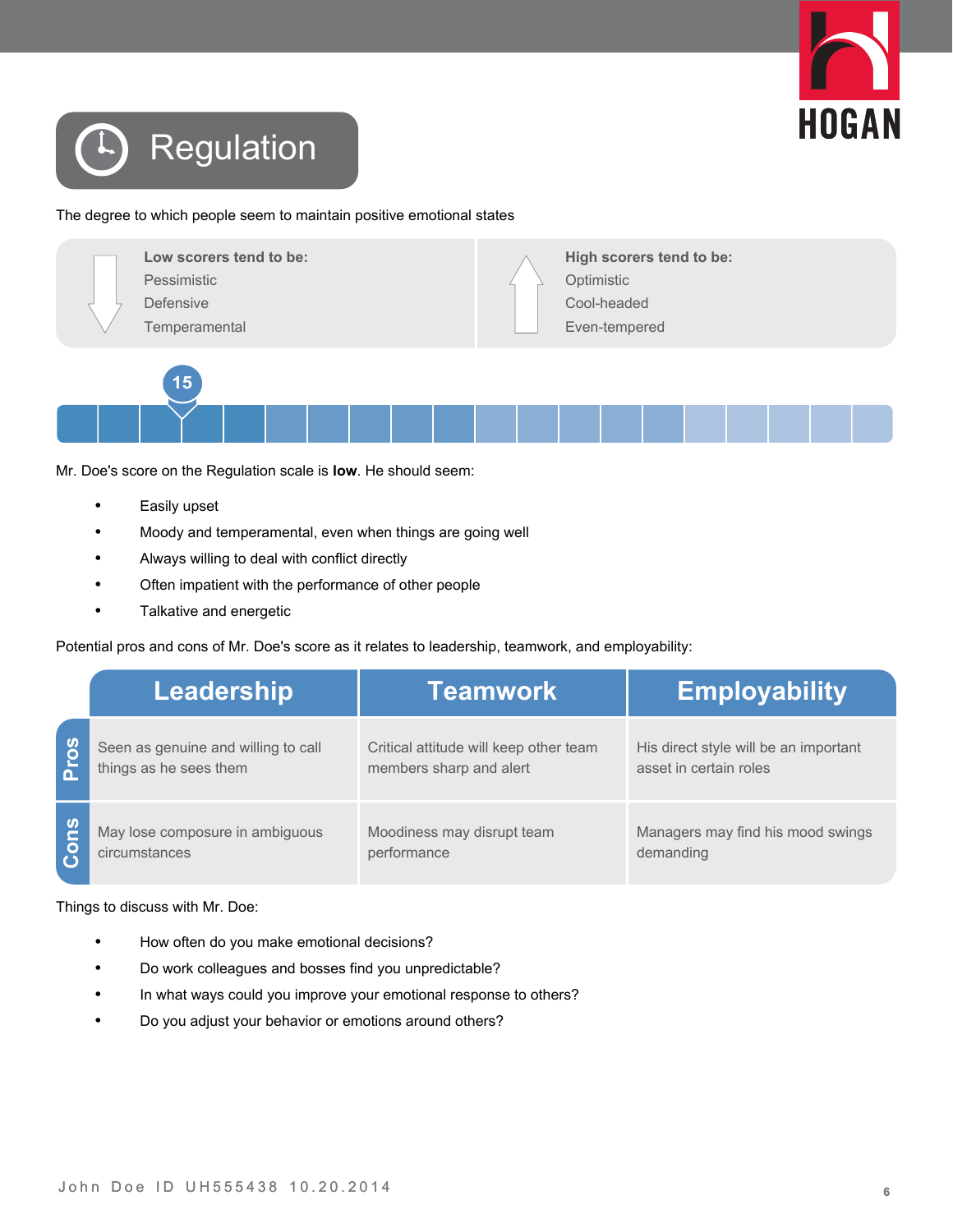



#### The degree to which people seem intentionally to affect others' moods, thoughts, and behaviors



Mr. Doe's score on the Influence scale is **above average**. He should seem:

- Concerned about making favorable impressions on other people
- To be a source of innovation and progress
- To be able to identify problems at work
- To be a team player
- A quiet but effective salesperson and networker

Potential pros and cons of Mr. Doe's score as it relates to leadership, teamwork, and employability:

|      | Leadership                                                  | <b>Teamwork</b>                                         | <b>Employability</b>                                        |
|------|-------------------------------------------------------------|---------------------------------------------------------|-------------------------------------------------------------|
| Pros | Skilled at gaining the consent and<br>cooperation of others | May be a potential source of<br>innovation and progress | Others will appreciate his social skills                    |
| Cons | Desire to persuade others may distract<br>from task at hand | Capable of influencing team members<br>for own benefit  | May seem overly concerned with<br>creating good impressions |

- How easy is it for you to convince others of your ideas and opinions?
- Do you often dominate group discussions when you are in a team setting?
- How important is it for you to alter others' behaviors or opinions?
- In what ways can you improve your ability to influence others?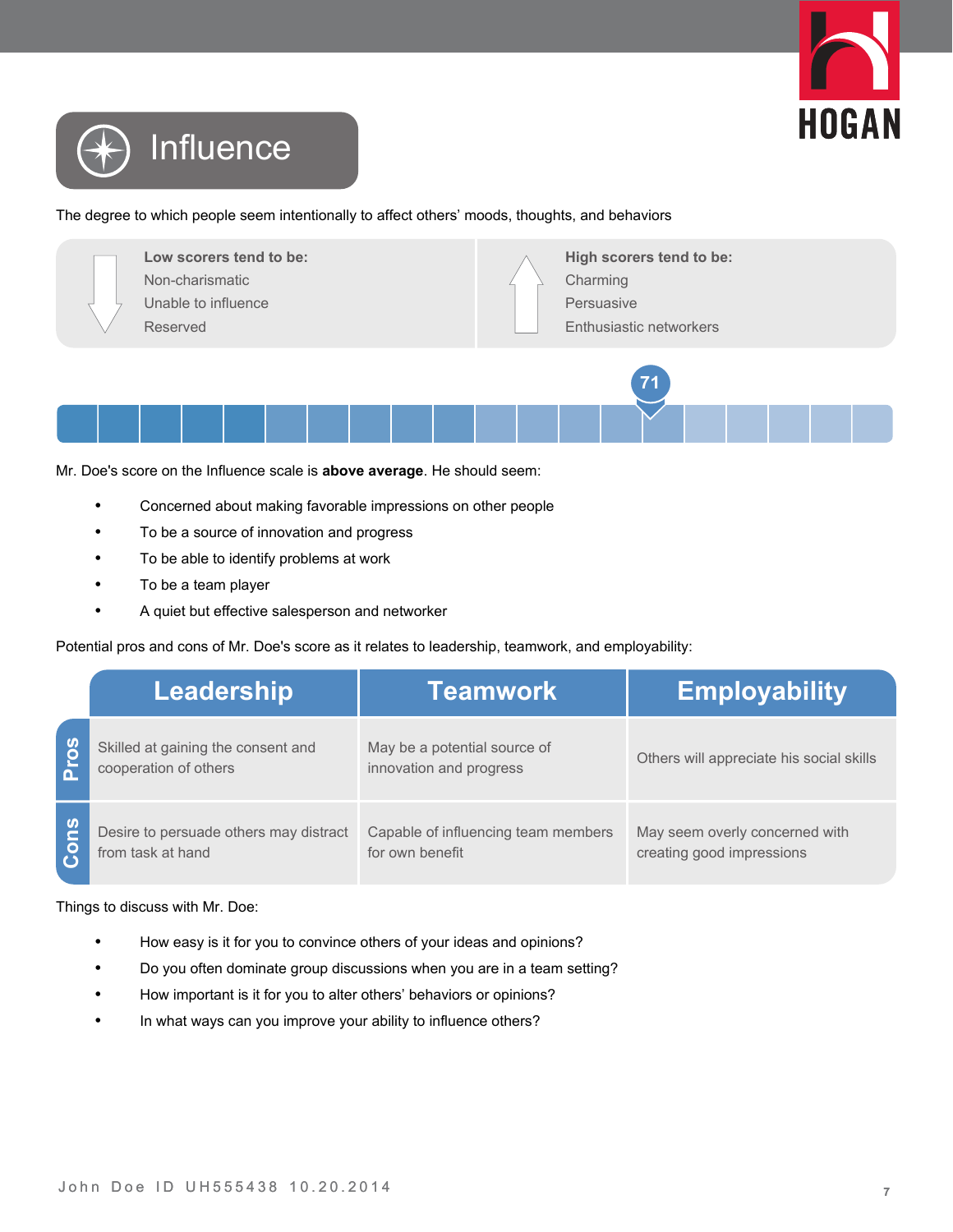



#### The degree to which people seem to communicate desired emotional states to others



Mr. Doe's score on the Expression scale is **low**. He should seem:

- Unable to fake positive mood states
- To be complex and hard to predict or understand
- To have an active imagination
- To dislike routine work
- Unable to hide negative feelings

Potential pros and cons of Mr. Doe's score as it relates to leadership, teamwork, and employability:

|                          | Leadership                                     | <b>Teamwork</b>                                                            | <b>Employability</b>                                            |
|--------------------------|------------------------------------------------|----------------------------------------------------------------------------|-----------------------------------------------------------------|
| Pros                     | May seem imaginative and visionary             | Willing to let other team members take<br>the lead and be in the spotlight | Should be a good fit with jobs with<br>rapidly changing demands |
| $\overline{\text{Cons}}$ | May not communicate well (and may<br>not care) | Team members may find him hard to<br>predict or understand                 | May be a poor fit for work in sales or<br>customer service      |

- How easy is it for others to understand what you feel?
- How often do you allow your emotions to be visible to others?
- Do you adjust your emotions depending on whom you are with?
- In what ways could you better convey your emotions to others?